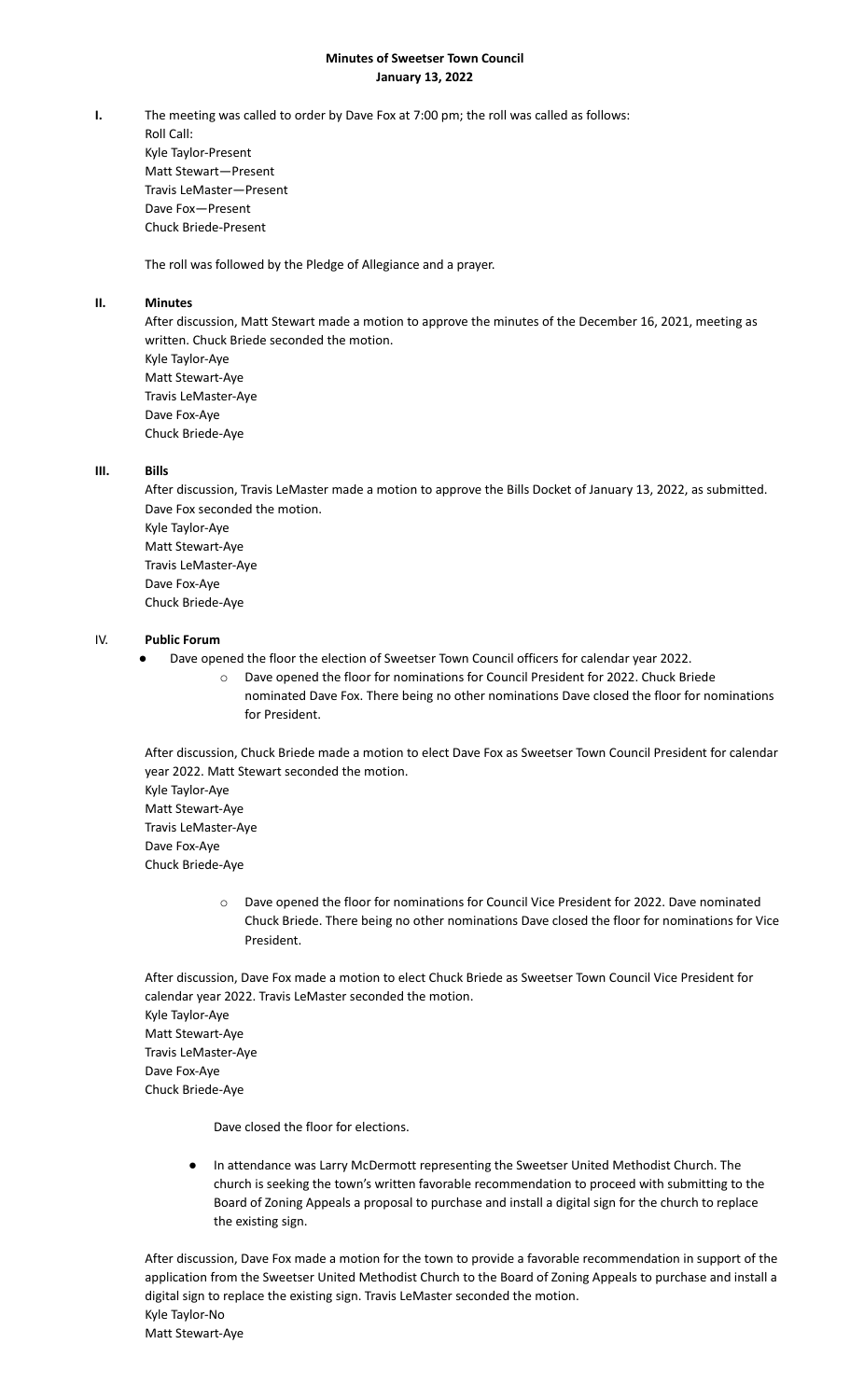Travis LeMaster-Aye Dave Fox-Aye Chuck Briede-Aye

### **V. Department Reports**

**Maintenance Department** —Superintendent Devin Cole was not in attendance.

● No report

**Police Department –** Marshal Ryan Hornback was in attendance.

- Ryan reported:
	- o The 2012 Tahoe driver side front light issue has been repaired
	- o The new radar system came in. The department will also be receiving a new camera system in the near future. The plan is to have Shroyers install both units at the same time.
	- o Deputy John Gavin received a laptop, scanner, and printer through a grant. The new equipment will allow the department to utilize the ECWS (Electronic Citation and Warning System).
	- o Mid-winter training is coming up; it will take place in Marion and probably be in mid-February.
	- o Radar certifications will be performed on February 3.
	- o The department had 345 calls since the last report.
- Kyle asked if we had received the notice form the Auditor's office for accessing the 3% City & Town Courts Cost Distribution. Clerk confirmed we had received the notice.
- There was a discussion of department staffing levels. Ryan said it was adequate at this time.

#### **Parks Department**—President Steve Kelley was in attendance.

- Steve said he needs to purchase some lumber for picnic table repairs.
- Chuck said the Sweetser Lions Club was considering installing some outdoor games somewhere on town property. The plan is contingent upon Town approval of game(s) and location(s). Chuck suggested the Lions Club and the town could work together on a master plan. Matter tabled.

#### **VI. Continuing Business**

● Kyle resumed discussion of the conditionally approved lease agreement between the town and Deputy John Gavin for John's Dodge Durango Interceptor. He said the outstanding issue is if the town is going to enter into a lease for the use of the vehicle, or if the town should not lease the vehicle but enact a resolution to allow John to use the vehicle for department business, said resolution specifying the responsibilities of the town and Deputy Gavin respectively for vehicle related expenses.

After discussion, Kyle Taylor made a motion to rescind the previously approved conditional lease agreement with John Gavin for the use of his Dodge Durango Interceptor by the Sweetser Police Department. Travis LeMaster seconded the motion.

Kyle Taylor-Aye Matt Stewart-Aye Travis LeMaster-Aye Dave Fox-Aye Chuck Briede-Aye

After discussion, Kyle Taylor made a motion to approve John Gavin utilizing his Dodge Durango Interceptor for Sweetser Police Department duty pending the drafting and approval of a resolution specifying the responsibilities of the town and Deputy Gavin respectively for vehicle related expenses. Matt Stewart seconded the motion.

Kyle Taylor-Aye Matt Stewart-Aye Travis LeMaster-Aye Dave Fox-Aye Chuck Briede-Aye

- Regarding the Bragg Street Property, Matt asked if the Quiet Title process had been initiated. Town Council Michael Hotz responded that we had not yet received the tax deed from the Auditor's office, and he wanted to have that before proceeding. Matt asked if we could go ahead with clean-up in the interim and Michael thought we could. Discussion turned to whom to engage to haul away the trailer. Matter tabled.
- Ordinance 2021-6, An Ordinance Establishing an Ordinance Violation Bureau for the Town of Sweetser was previously passed on the first reading and advertised for a second reading and a public hearing. Subsequently it was discovered that per Indiana Code a Town Ordinance Violation Bureau cannot collect fines for moving violations. The public hearing of the proposed ordinance was opened. There were no public comments, and the hearing was closed. After additional discussion, matter was tabled pending additional research.
- Kyle asked if we had received an invoice from the electrician for installing electricity access to the polls for the Christmas lights. Clerk said he the town has not received an invoice.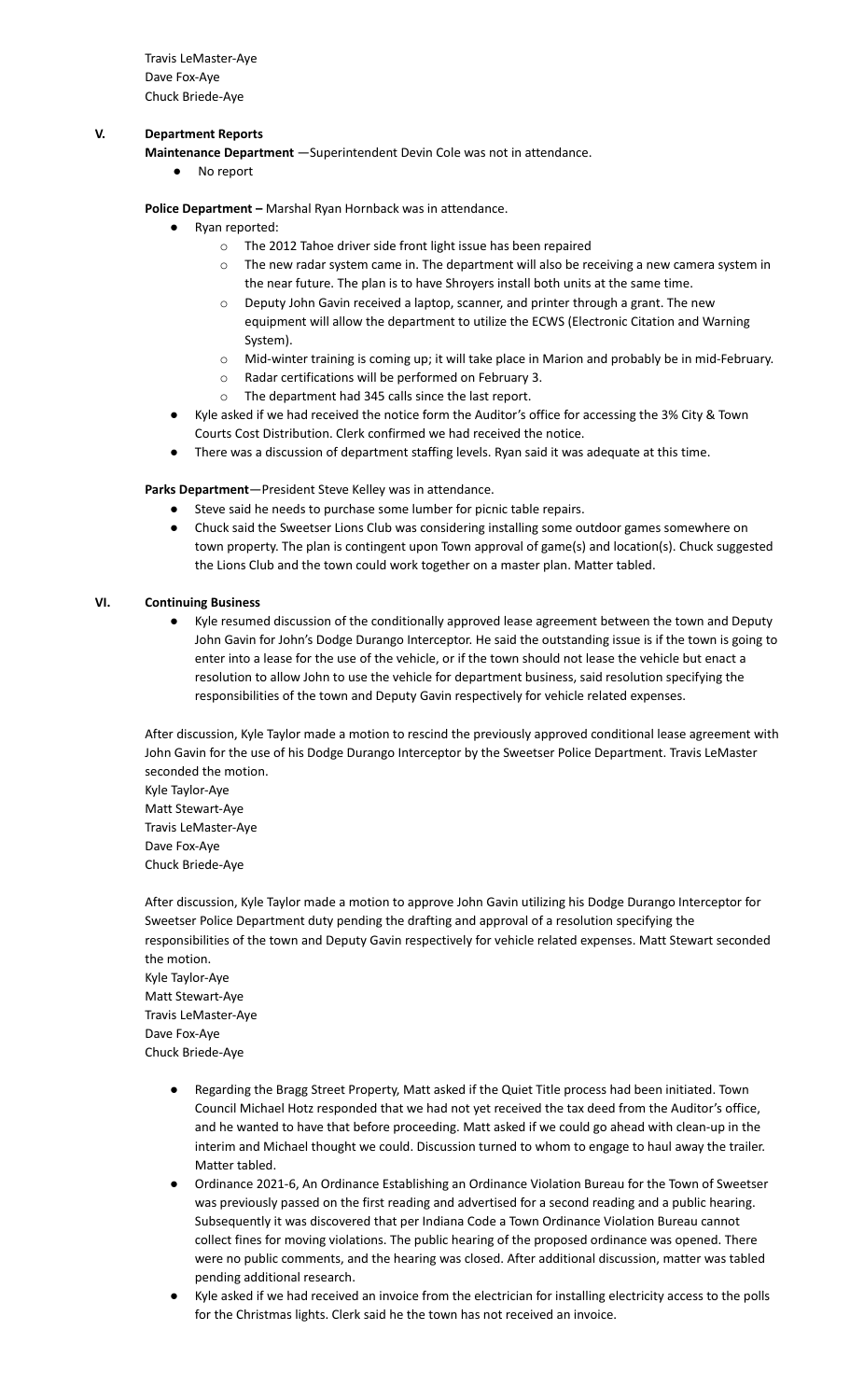- Discussion resumed on the modification of the current town Marshal contract. Michael said the modifications considered at the December 16, 2021; meeting had been incorporated into the new contract. The proposed contract will be presented to Marshal Ryan.
- Travis reported that the town was looking into updating, for the town Bicentennial in 2071, the monument used for the Sesquicentennial time capsule. Clerk reported a bronze overlay for the current stone is approximately \$1,600 and a new stone would be about \$700.

After discussion, Travis Lemaster authorizing up to \$1,000 for the purchase of a new stone for the town Bicentennial. Chuck Briede seconded the motion.

Kyle Taylor-Aye Matt Stewart-Aye Travis LeMaster-Aye Dave Fox-Aye Chuck Briede-Aye

- Chuck gave an update on the work of the Area Plan Commission on the county-wide Solar Farm Ordinance.
- Clerk provided an update on the ordinance codification process.
- Clerk presented a populated copy of the previously approved salary ordinance for 2022, General Ordinance 2021-7, for signatures.
- Clerk reported that Jay Berry has requested a letter from the council confirming the Ignite Fuel infiltration issue is closed. Clerk will draft letter.

# **VII. New Business**

- Kyle asked if the town wanted to consider annexation of some of the surrounding areas to "square-up" the town boundaries. Chuck and Kyle responded that recent legislation made it difficult for municipal initiated annexation to succeed.
- Travis suggested the town council consider putting on an event on July 4, 2026, in conjunction with the 250<sup>th</sup> anniversary of America's independence.
- Travis introduced a proposed weapons ordinance to protect the safety and welfare of the citizens of Sweetser. After discussion matter was tabled pending further research.
- Dave said we needed to renew the Nepotism and Conflict of Interest affirmations for 2022. Matter was tabled until the next meeting.
- Travis introduced an ordinance to repeal the comp time provision of General Ordinance 2021-7. After discussion matter was tabled pending further research.
- Tamra Johnson submitted a written request to waive the late fee of \$8.74 on her recent utility bill. Clerk reported she had not been late in over 2 years.

After discussion, Kyle Taylor made a motion to authorize the clerk to waive the Tamra Johnson late fee of \$8.74. Dave Fox seconded the motion.

Kyle Taylor-Aye Matt Stewart-Aye Travis LeMaster-Aye Dave Fox-Aye Chuck Briede-Aye

- Chuck reported that a resident of Wes Way has asked the town to consider installing a streetlight at the south end of Wes Way. Chuck said there is an area of Devoe that is dark as well. After discussion, matter tabled.
- There was a house fire at 515 Allen Drive. The residence will be uninhabitable for 3 or 4 months. The council discussed a suspension of the utility bill until June.

After discussion, Dave Fox made a motion to approve the suspension of the utility bill on the residence on Allen Drive from Feb. 1, 2022, until May 31, 2022, at which time the suspension will be reassessed. Matt Stewart seconded the motion. Kyle Taylor-Aye Matt Stewart-Aye Travis LeMaster-Aye Dave Fox-Aye Chuck Briede-Aye

Chuck reported that there have been issues with obtaining trash cans. Clerk reported the Republic Service said they would be delivering extra cans on January 14, 2022.

#### **VIII. Adjournment**

There being no further business before the council, the meeting was adjourned at 9:16 pm.